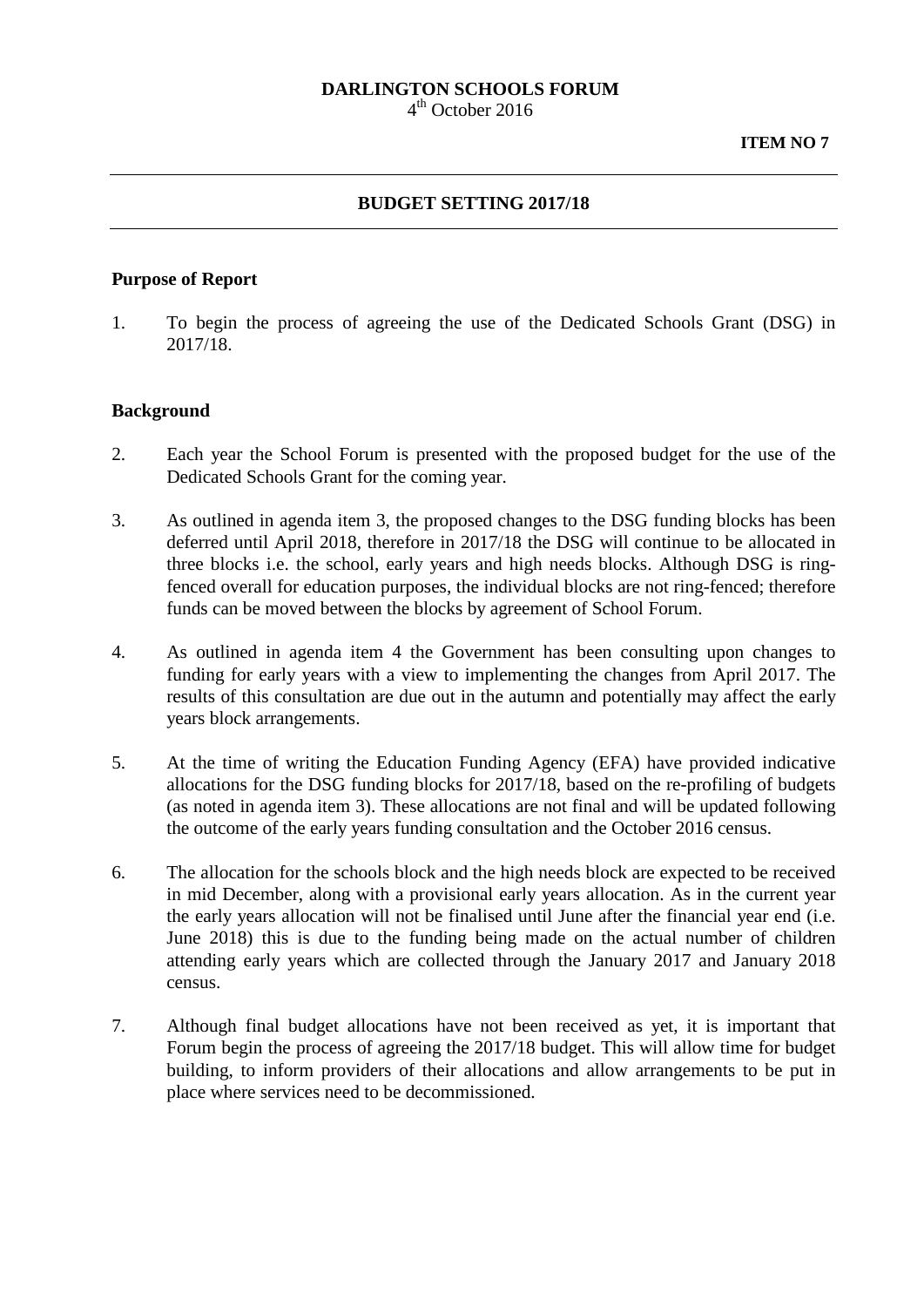8. In order to start the budget planning process, an estimate of resources available has been used in the attached appendix1. This estimate is based on the current year's DSG allocation.

# **Budgets for 2017/18**

- 9. Attached at appendix 1 are the initial proposed budgets for 2017/18. The budget estimates are based on the most up to date information available at the time of writing and therefore will be subject to change prior to being agreed at the January School Forum.
- 10. **All of the budgets included are provisional and subject to change** at this stage, the following notes are provided to Forum regarding those budgets which are most subject to change.
	- o School Budget Shares, the calculated budget is based on the current funding formula and therefore assumes that Forum agree to use the same factors in 2017/18 (see agenda item 3). This budget will change dependent on the school census and changes to the unit rates in the final formula to be agreed in January.
	- o The School SEN adjustment is based on the current system and therefore assumes no change in the funding system (see agenda item 3).
	- o Funding for the Pupil Referral Unit, Beaumont Hill Academy, Marchbank and the Resource Base Units are all at the 2016/17 budget levels and are therefore based on the commissioned places and top up rates for 2016/17. These budgets will be updated for any changes in the number places expected to be commissioned in 2017/18 and any changes in top up funding rates.
	- o All budgets that are demand led will be updated for estimated requirements in 2017/18. This will be based on the current years estimated spend and any known changes for 2017/18.
	- o The budgets for 3 & 4 year old and 2 year old nursery placements are based on current year allocations after removing any brought forward funding from 2015/16. As noted in agenda item 3 the Government has consulted upon a new system for allocating funding for early years, with changes to the resources available. **All early years budgets are therefore subject to significant change based on the outcome of the current consultation process. Forum will be updated in January.**

### **Summary**

11. Due to having not received final allocations for the DSG settlement in 2017/18, Forum will not be able to make any final funding decisions at this stage. It is appropriate however that Forum are presented with a draft budget now, in order that Forum can review the potential budget and make a decision regarding if there are any services they wish to no longer invest in, or request further information, prior to making a final decision in January.